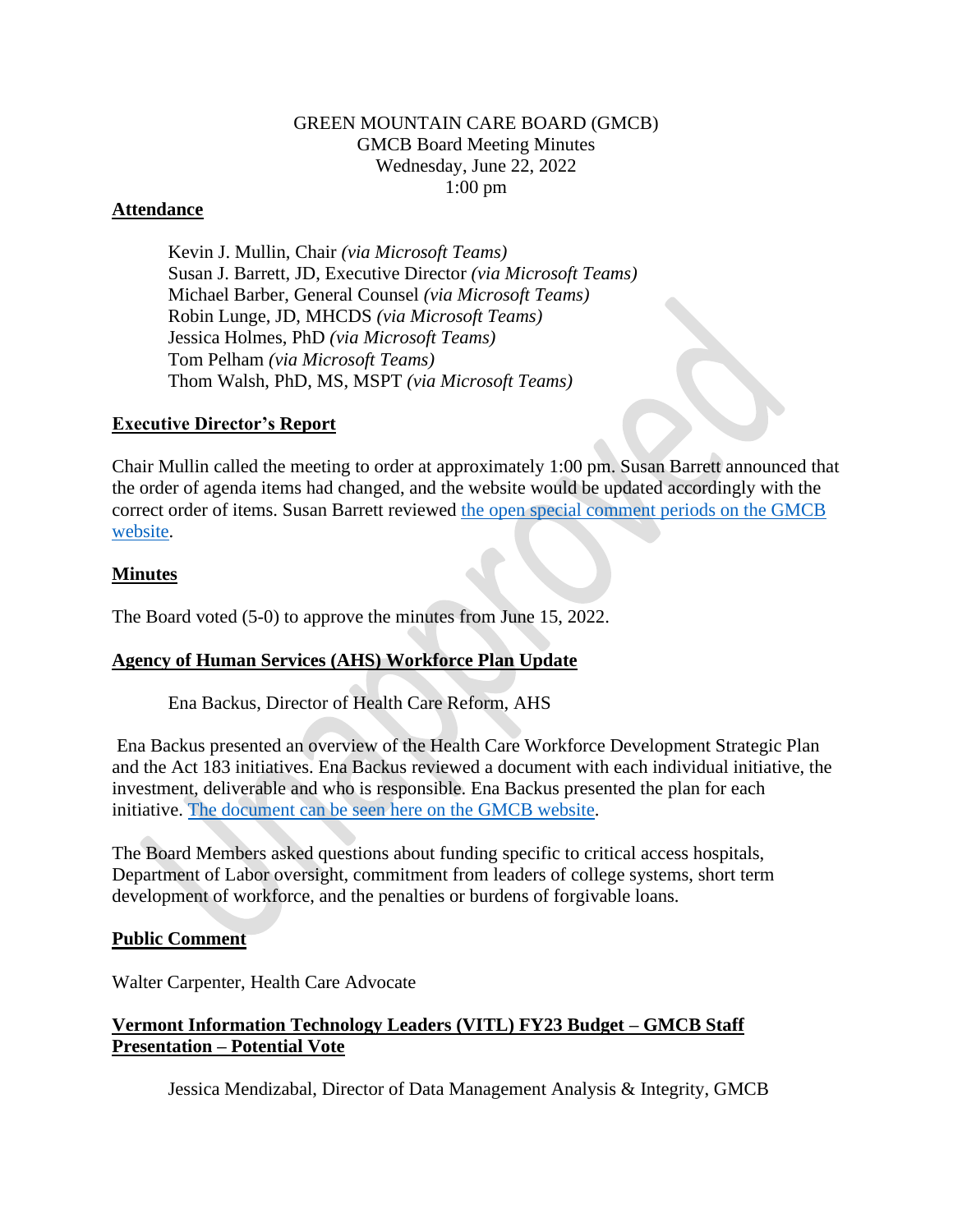Jessica Mendizabal presented the GMCB oversight of VITL, a summary of the FY23 budget and summarized the budget review criteria. The budget review criteria includes transparency, public/stakeholder input, alignment with the Health Information Exchange (HIE) plan goals, and Alignment with VITL/DVHA process. Jessica Mendizabal presented the GMCB staff recommendation which was to approve the VITL FY23 budget as presented with conditions. [The](https://gmcboard.vermont.gov/document/vitl-fy22-budget-review-gmcb-staff-presentation)  [GMCB staff presentation can be seen here on the GMCB website.](https://gmcboard.vermont.gov/document/vitl-fy22-budget-review-gmcb-staff-presentation)

Board Member Lunge moved to approve the VITL FY23 Budget as presented with two conditions. One condition being in addition to reporting requirements, quarterly reporting should include: updates on VITL's work to design a future financial model that would diversify revenue sources, VITL's strategic planning process and progress, continued work on integration of claims and clinical data in the VHIE, and continued work on consent including patient education. The second condition being that VITL will comply with mid-year budget update requirements as described in the Board's annual budget guidance. Board Member Pelham seconded the motion. The Board voted (5-0) to approve the motion.

# **Public Comment**

Hamilton Davis, Journalist and Policy Analyst

# **Accountable Care Organization (ACO) Guidance – Potential Vote**

Marisa Melamed, Associate Director of Health Systems Policy, GMCB

Marisa Melamed reviewed the themes of public comment received and presented updates made to the Medicare-Only Guidance and updates to the Certified ACO Guidance. Marisa Melamed presented suggested motion language. [The presentation can be seen here on the GMCB website.](https://gmcboard.vermont.gov/document/fy23-aco-budget-guidance-and-certification-form)

Board Member Lunge moved that the GMCB adopt the FY23 Budget Guidance and Reporting Requirements for Medicare-only Non-Certified ACOs as presented by GMCB staff with the additional changes discussed. Board Member Walsh seconded the motion. The Board voted (5-0) to approve the motion.

Board Member Lunge moved that the GMCB adopt the FY23 Budget Guidance and Reporting Requirements for Vermont Certified ACOs, as presented by GMCB staff with the additional changes discussed, specifically including the FY23 proposed budget targets presented by GMCB staff, with a change that the word endeavor be struck from the guidance and replaced with the phrase "best efforts". Board Member Holmes seconded the motion. The Board voted (5-0) to approve the motion.

### **Public Comment**

Hamilton Davis, Journalist and Policy Analyst Walter Carpenter, Health Care Advocate